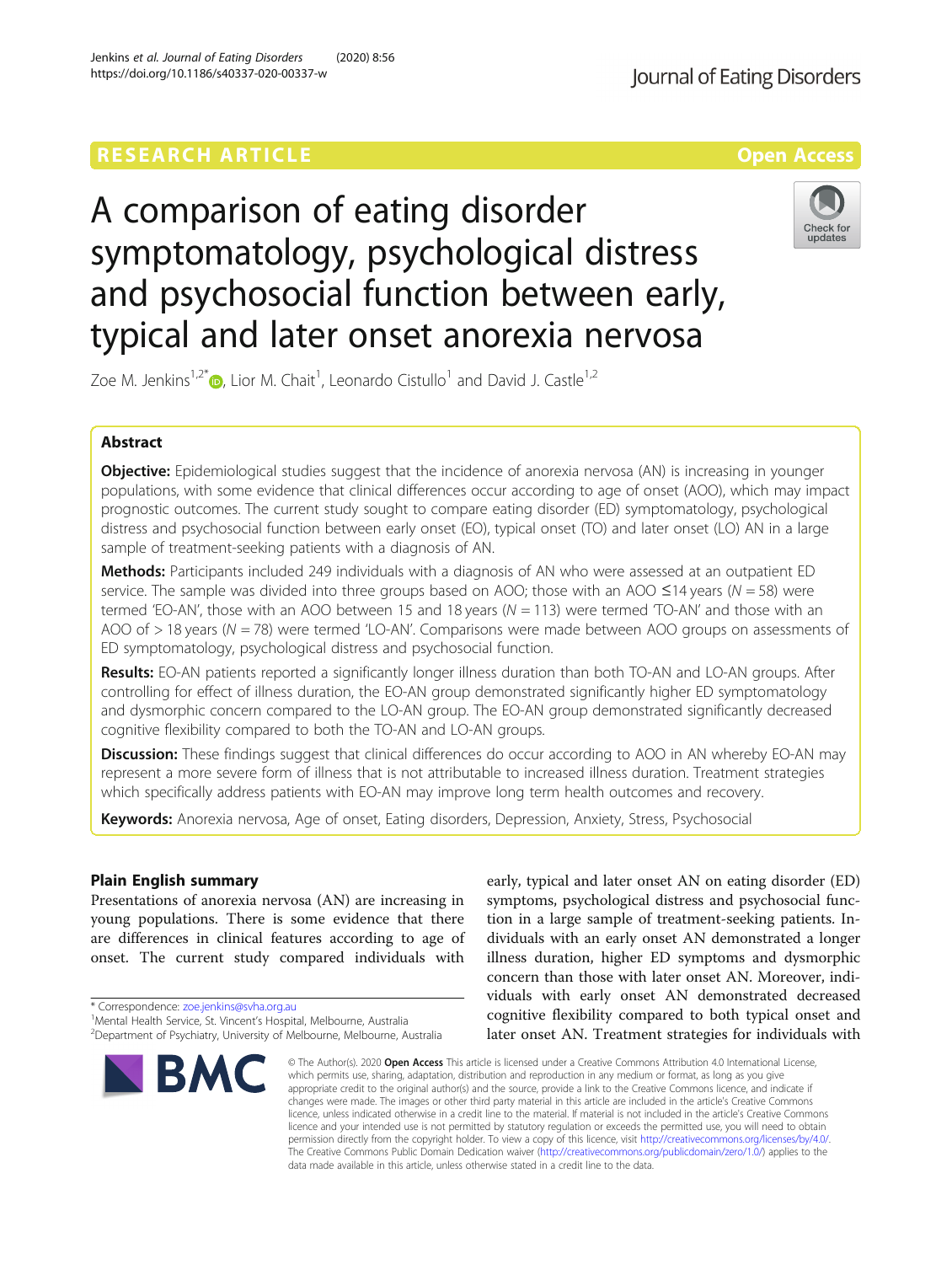early onset AN should incorporate environmental and developmental factors that may contribute to the development and maintenance of AN.

# Introduction

Anorexia nervosa (AN) is a severe illness that has an approximate lifetime prevalence of 1.7% [\[1\]](#page-6-0), is associated with significant psychiatric comorbidity [[2](#page-6-0)], and demonstrates the highest mortality rate of any psychiatric disorder [[3\]](#page-6-0). The c is between 15 and 19 years old [[4\]](#page-6-0) and while population-based studies suggest that the overall incidence of AN in the general population has remained static since the 1970's [\[5](#page-6-0), [6\]](#page-6-0), there has been a proportional increase in childhood presentations (aged below 14 years) [\[7](#page-6-0), [8](#page-6-0)] and a trend for individuals presenting with AN at a younger age [[9,](#page-6-0) [10](#page-6-0)] over the past two decades. AOO has been demonstrated as a clinically significant feature in various psychiatric illnesses including affective disorders [\[11,](#page-6-0) [12\]](#page-6-0), psychotic disorders [[13\]](#page-6-0) and anxiety disorders [[14,](#page-6-0) [15\]](#page-6-0) and may have important prognostic implications [\[16](#page-6-0)]. Accordingly, exploration of clinical features across AOO may allow demarcation of symptom presentation and inform treatment prognosis.

Previous investigations into AOO in AN are inconclusive, with conflicting evidence surrounding the impact of AOO on ED severity, prognostic implications and psychological profile. Evidence for increased ED severity and poorer prognostic outcomes in EO-AN (as compared to LO-AN) have been demonstrated including; more rapid weight loss [\[17](#page-6-0), [18](#page-6-0)], poorer long-term outcomes of low body weight and psychiatric comorbidity [[19\]](#page-6-0), and a longer duration of illness [\[20\]](#page-6-0). However, other studies have found no difference in severity of weight loss between EO- and LO-AN [\[21\]](#page-6-0), fewer cases of extremely low weight in those with EO-AN compared to LO-AN [\[22](#page-6-0)], and a positive association between low body mass index (BMI) and increased AOO [\[23](#page-6-0)]. Assessments of the impact of AOO on psychological profile in individuals with AN also provide contrasting evidence. Whereas one study reported better self-esteem in those with EO-AN [[24\]](#page-6-0), others have reported that individuals with EO-AN demonstrate higher maturity fear, impulsivity and asceticism (interpreted as greater character fragility) than those with  $LO-AN [25]$  $LO-AN [25]$ .

A contributing factor to the discordant evidence to date may be the lack of consensus for what age constitutes 'EO' and 'LO' AN. EO-AN has previously been depicted as an AOO of  $<$  14 years in some studies [\[22,](#page-6-0) [24,](#page-6-0) [26\]](#page-6-0),  $<$  16 years [[25\]](#page-6-0) and < 25 years in others [\[21\]](#page-6-0), while others still have used puberty and menarche to demarcate AOO groups [[27](#page-6-0)].

To date, there is a paucity of studies that compare levels of psychological distress, such as depression and anxiety and psychosocial functioning across different AOO groups in AN. Moreover, the majority of investigations into AOO in ED populations have utilised inpatient samples or retrospective healthcare records, with fewer investigations into outcomes in community and out-patient ED groups.

The current study aims to compare clinical presentation across three AOO groups in individuals with a diagnosis of AN in a large sample of treatment-seeking adults at an out-patient ED service. Specifically, measures of ED symptomatology, psychological distress and psychosocial function will be compared across those with an EO-AN, typical-onset AN (TO-AN) and LO-AN groups. It is anticipated that those with EO-AN will exhibit increased ED symptomatology, psychological distress and more impaired psychosocial functioning than those with either TO-AN or LO-AN.

# **Methods**

# Participants and procedure

Data from all patients with a diagnosis of AN ( $n = 249$ ) who were assessed for treatment at the Body Image and Eating Disorders Recovery Service (BETRS) at St. Vincent's Hospital, Melbourne Australia between 2012 and 2019 were included in this study. The service provided at BETRS includes outpatient and day patient programs and is described elsewhere [\[28\]](#page-6-0). Diagnosis of AN was determined through a comprehensive assessment by specialist clinicians under the guidance of consultant psychiatrists in accordance with DSM-5 [[29\]](#page-6-0). Data were collected upon initial presentation as part of a larger assessment protocol. The study was granted ethics approval from the Human Research Ethics Committee at St Vincent's Hospital, Melbourne and all procedures were in line with the Declaration of Helsinki. Informed consent was obtained from all participants.

## Measures

Demographic and clinical information:

- Information relating to ethnicity, education, employment status and partnered status.
- Age of illness onset was self-reported by patients at initial assessment.
- The duration of illness was calculated as the duration from self-reported AOO until age at initial assessment.

Eating disorder symptomatology:

- BMI: Height and weight were assessed using calibrated instruments. The participant's BMI was calculated by dividing their weight (kg) by the square of their height (m).
- The Eating Disorder Examination Questionnaire (EDE-Q) [\[30\]](#page-6-0) is a 28-item self-report measure of psychological domains relevant to individuals with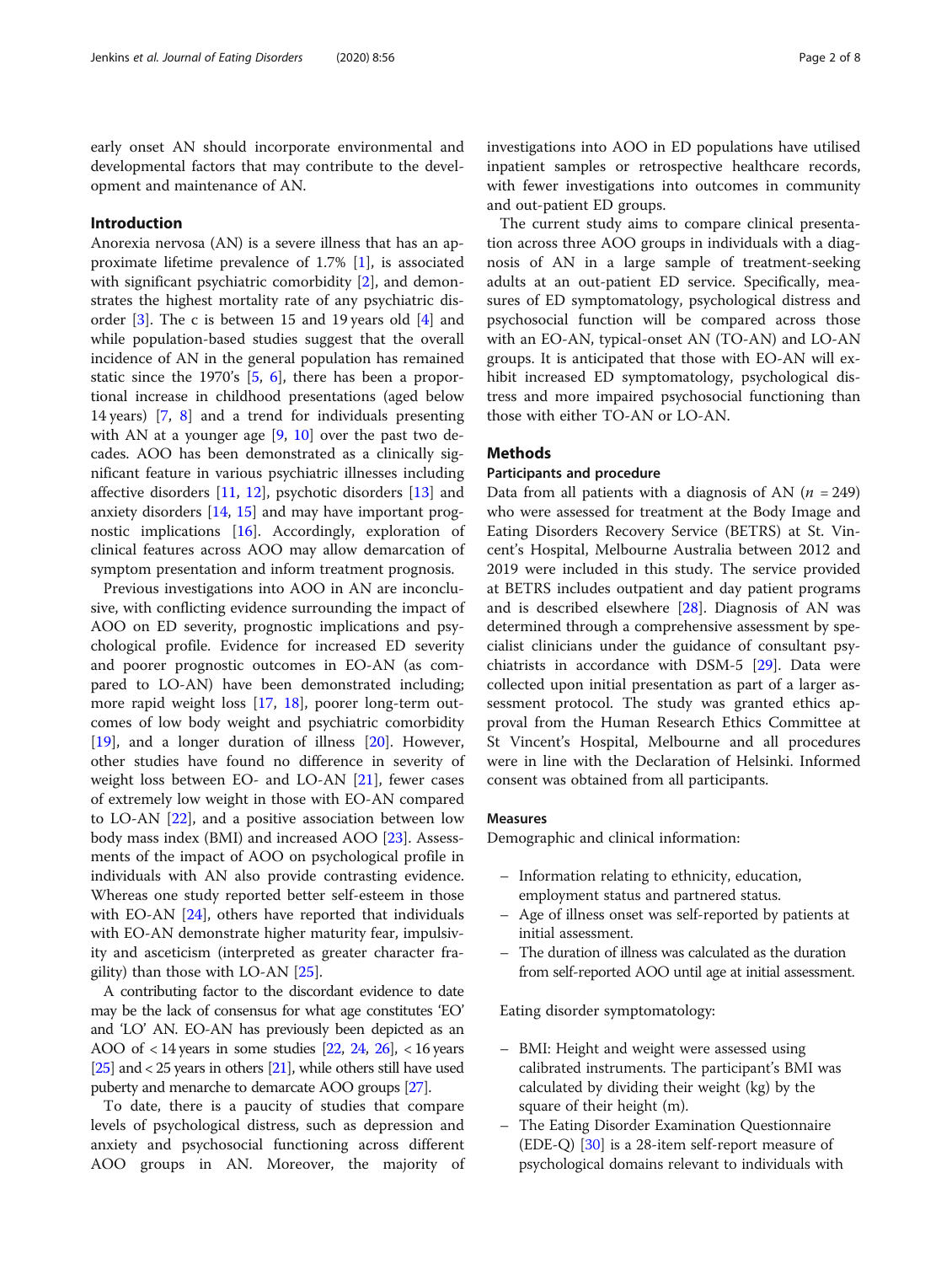eating disorders. The questionnaire asks individuals to report on items in relation to the past 28 days and provides subscales of eating restraint, eating concern, weight concern, shape concern and global score, with higher scores on the EDE-Q indicate greater levels of disordered eating.

- Dysmorphic Concern: The Dysmorphic Concern Questionnaire (DCQ) is an assessment of levels of dysmorphic concern [\[31\]](#page-6-0) and has gained support as a brief screening measure for BDD [[32](#page-6-0)]. It is a selfreport questionnaire that has 7 items rated on a 4 point Likert scale from  $0 = "Not at all"$  to  $3 = "Much$ more than most people".
- AN subtype: During the assessment process and evaluation of ED diagnosis, clinicians at BETRS reported the AN subtype as either 'restraint' or 'binge-purge' as per DSM-5 criteria [\[29\]](#page-6-0).

Psychological distress and psychosocial assessment:

- The Depression Anxiety Stress Scale (DASS-21) [\[33\]](#page-6-0) is a 21-item self-report instrument designed to measure the three related negative emotional states of depression, anxiety and tension/stress over the past week. Individual subscale scores representing depression, anxiety and stress were used here.
- Self-efficacy: The General Self-Efficacy Scale (GSES) provides a measure of optimistic sense of personal competence [\[34\]](#page-6-0).
- Cognitive flexibility: The Cognitive Flexibility Scale (CFS) measures a person's awareness of communication alternatives, willingness to adapt to challenging situations and self-efficacy in being flexible [\[35](#page-6-0)].
- Quality of Life: The Quality of Life Enjoyment and Satisfaction Questionnaire Short Form (Q-LES-Q-SF) is a 16-item self-report measure of QoL [[36](#page-6-0)]. Responses are scored on a 5-point Likert scale, with higher scores indicating greater enjoyment and satisfaction with life. The Q-LES-Q-SF measures enjoyment and satisfaction with overall well-being including physical health, mood, social and occupation functioning, relationships and daily functioning. The overall Q-LES-Q-SF score was used here.
- Disability: The Brief Disability Questionnaire (BDQ) is an assessment of overall perceived physical and mental disability [[37](#page-6-0)].

# Statistical analyses

Given the lack of official criterion to classify EO- and LO-AN, we grouped the participants into three groups; EO-AN  $(AOO \le 14$  years), TO-AN  $(AOO$  between 15 and 18 years) and LO-AN (AOO of above 18 years), as has been done previously [\[20](#page-6-0), [24](#page-6-0)]. See Supplementary Material Table [3](#page-5-0). and [4](#page-5-0). for additional analyses using a median split.

Data analysis was performed using SPSS (IBM, SPSS Statistics Version 25). Means and standard deviations were calculated for continuous variables, and frequencies were measured for categorical variables. Given the crosssectional design of the assessments, total frequencies that were collected for each measure are stated. For individuals with multiple assessments, only their first assessment data was used.

Between-group differences on continuous demographic variables were assessed using multiple one-way ANOVAs with Tukey post hoc analysis. Length of illness duration was used as a covariate measure in a series of ANCOVA analyses to determine the differences between AOO groups on measures of ED symptomatology, psychological distress and psychosocial function. Post hoc analysis was performed with a Bonferroni adjustment. Between-group comparisons of categorical variables were conducted using chi-squared tests of association; Fisher's exact test was used to analyse categorical variables where cell counts were low  $(n < 5)$ . For all analyses, significance was set at  $p < 0.05$ . Missing values were excluded on a list wise basis.

# Results

The mean age of the sample  $(N = 249, 94.4\%)$  was  $27.04 \pm 9.44$  years at the time of assessment, of which 23.3% ( $n = 58$ ) had an AOO of ≤14, 45.4% ( $n = 113$ ) had an AOO between 15 and 18 years and 31.3% ( $n = 78$ ) had an AOO of over 18. Participant characteristics and comparison between AOO groups are presented in Table [1](#page-3-0).

Individuals with EO-AN were significantly younger at assessment than those with LO-AN and had a significantly younger AOO and longer duration of illness than those with TO-AN or LO-AN. The comparison of ED symptomatology, psychological distress and psychosocial functioning between the three AOO groups (after adjustment for illness duration) are presented in Table [2.](#page-4-0)

The EO-AN group demonstrated significantly higher levels of ED symptoms in subscales of eating concern, shape concern, weight concern and global score of the EDE-Q, compared to the LO-AN group. The EO-AN group also reported significantly higher levels of dysmorphic concern than the LO-AN group. Individuals with EO-AN had significantly lower scores of cognitive flexibility, compared to the TO-AN and LO-AN groups. There were no significant differences between groups on other variables.

# **Discussion**

The current study utilised a large sample of treatmentseeking adults at an out-patient ED service to investigate ED symptomatology, psychological distress and psychosocial function between EO-AN, TO-AN and LO-AN patients. Our hypotheses that those with EO-AN would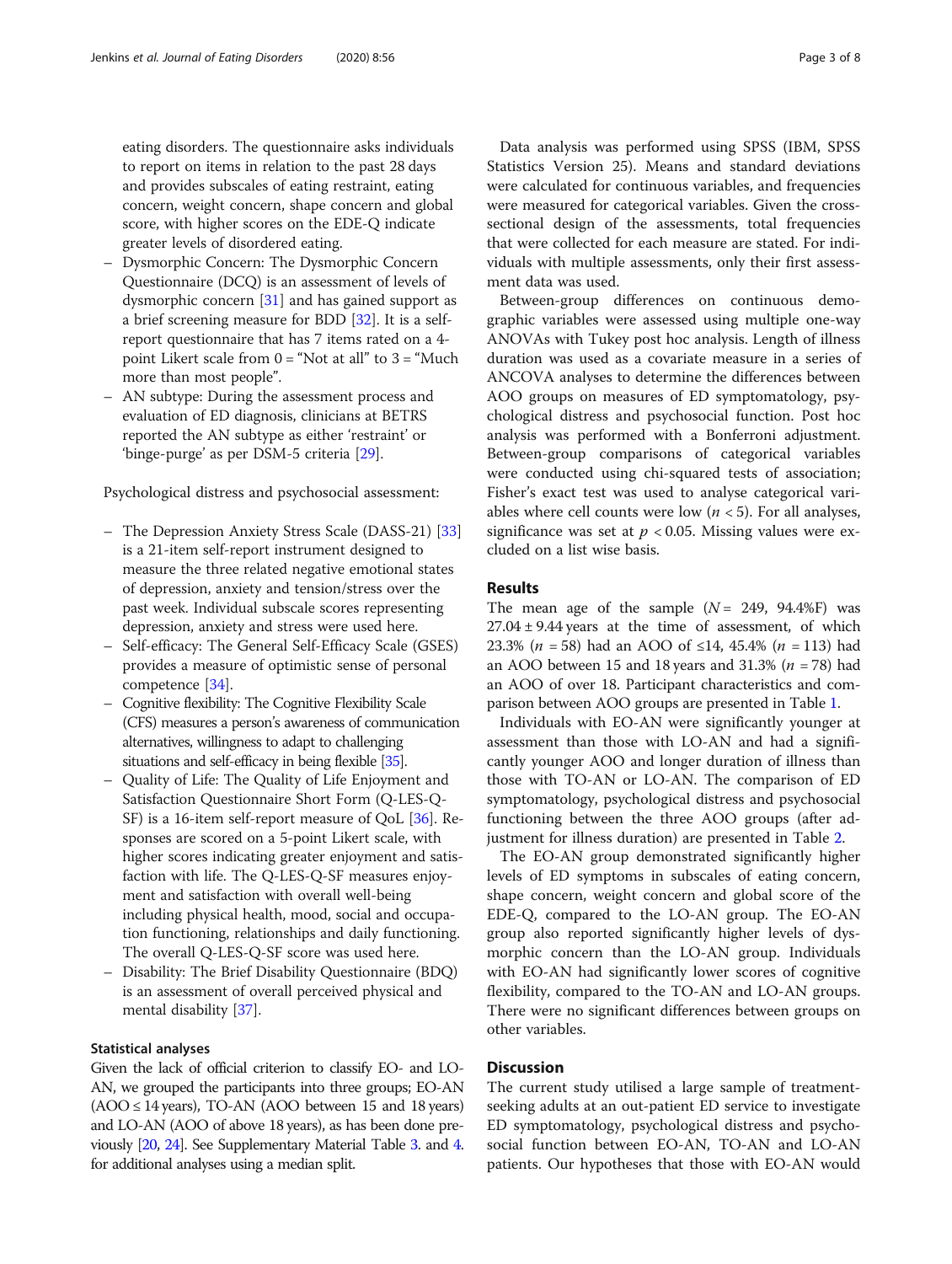# <span id="page-3-0"></span>Table 1 Participant characteristics

| Measure                               | EO-AN<br>$M \pm SD$ or N (%) | TO-AN<br>$M \pm SD$ or N (%) | LO-AN<br>$M \pm SD$ or N (%) | p-<br>value |
|---------------------------------------|------------------------------|------------------------------|------------------------------|-------------|
|                                       | $N = 58$                     | $N = 113$                    | $N = 78$                     |             |
| Age                                   | $24.77 \pm 7.94$             | $24.96 \pm 8.48$             | $30.59 \pm 10.06***$         | $-.001$     |
| Age of onset                          | $12.31 \pm 2.35$             | $16.19 \pm 1.03***$          | $24.01 \pm 6.83$ **          | < .001      |
| Duration of illness                   | $12.46 \pm 8.94$             | $8.08 \pm 8.44*$             | $6.39 \pm 7.87**$            | < .001      |
| Gender                                |                              |                              |                              | 0.832       |
| Male                                  | 3 (5.2%)                     | $5(4.4\%)$                   | $5(6.4\%)$                   |             |
| Female                                | 55 (94.8%)                   | 108 (95.6%)                  | 73 (93.6%)                   |             |
| Ethnicity                             |                              |                              |                              | 0.769       |
| Caucasian                             | 48 (82.8%)                   | 89 (78.8%)                   | 57 (73.1%)                   |             |
| Other European                        | 3(5.2%)                      | $5(4.4\%)$                   | 6(7.7%)                      |             |
| East Asian                            | 2(3.4%)                      | 4 (3.5%)                     | $1(1.3\%)$                   |             |
| Aboriginal and Torres Strait Islander | 1(1.7%)                      | $2(1.8\%)$                   | 2(2.6%)                      |             |
| Other/Unknown                         | 4 (6.9%)                     | 13 (11.5%)                   | 12 (15.4%)                   |             |
| Education                             |                              |                              |                              | 0.177       |
| Secondary School                      | 24 (41.4%)                   | 35 (31.0%)                   | 16 (20.5%)                   |             |
| Tertiary commenced/completed          | 30 (51.7%)                   | 68 (60.2%)                   | 50 (64.1%)                   |             |
| Vocational                            | 1(1.7%)                      | 3(2.7%)                      | 2(2.6%)                      |             |
| Other/Unknown                         | $3(5.2\%)$                   | $7(6.2\%)$                   | 10 (12.8%)                   |             |
| Employment                            |                              |                              |                              | 0.226       |
| Student                               | 19 (32.8%                    | 48 (42.5%)                   | 18 (23.1%)                   |             |
| Full-time employed                    | 4 (6.9%)                     | $7(6.2\%)$                   | 9 (11.5%)                    |             |
| Part-time employed                    | 11 (19.0%)                   | 23 (20.4%)                   | 13 (16.7%)                   |             |
| Home duties                           | 1(1.7%)                      | 3(2.7%)                      | 4 (5.1%)                     |             |
| Unemployed                            | 4 (6.9%)                     | $9(8.0\%)$                   | 7 (9.0%)                     |             |
| Unable to work because of illness     | 17 (29.3%)                   | 17 (15.0%)                   | 23 (29.5%)                   |             |
| Unknown/missing                       | $2(3.4\%)$                   | 6(5.3%)                      | 4 (5.1%)                     |             |
| Marital status                        |                              |                              |                              | 0.180       |
| Never married                         | 46 (79.3%)                   | 88 (77.9%)                   | 53 (67.9%)                   |             |
| Widowed                               |                              |                              | 1(1.3%)                      |             |
| Divorced/separated                    | $1(1.7\%)$                   | $4(3.5\%)$                   | 8 (10.3%)                    |             |
| Married/defacto                       | 8 (13.8%)                    | 10 (8.8%)                    | 11 (14.1%)                   |             |
| Unknown/missing                       | $3(5.2\%)$                   | 11 (9.7%)                    | $5(6.4\%)$                   |             |

\*compared to EO-AN,  $p < .01$ ; \*\*compared to EO-AN,  $p < .001$ 

EO-AN early onset anorexia nervosa; TO-AN typical onset anorexia nervosa; LO-AN later onset anorexia nervosa

demonstrate increased ED symptomatology, psychological distress and more impaired psychosocial function than those with TO-AN or LO-AN were partly supported. There were no differences in BMI or AN subtype between the three groups. However, the EO-AN group reported a significantly longer illness duration than both TO-AN and LO-AN groups. After controlling for the impact of illness duration, the EO-AN group reported significantly increased ED symptomatology and dysmorphic concern than those with LO-AN. Moreover, the EO-AN group demonstrated significantly decreased cognitive flexibility as compared to both the TO-AN and LO-AN groups. There were no differences between groups on psychological distress or other psychosocial outcomes.

In accordance with prior research, our observations that patients with EO-AN reported a longer illness duration, higher ED symptomatology and dysmorphic concern than those with LO-AN, which indicates that EO-AN may present with a more severe form of illness [\[25,](#page-6-0) [38\]](#page-6-0). The increased severity in ED symptomatology demonstrated by the EO-AN group was consistent across all domains of the EDE-Q aside from restraint, which demonstrated a trend towards being increased in the EO-AN group. This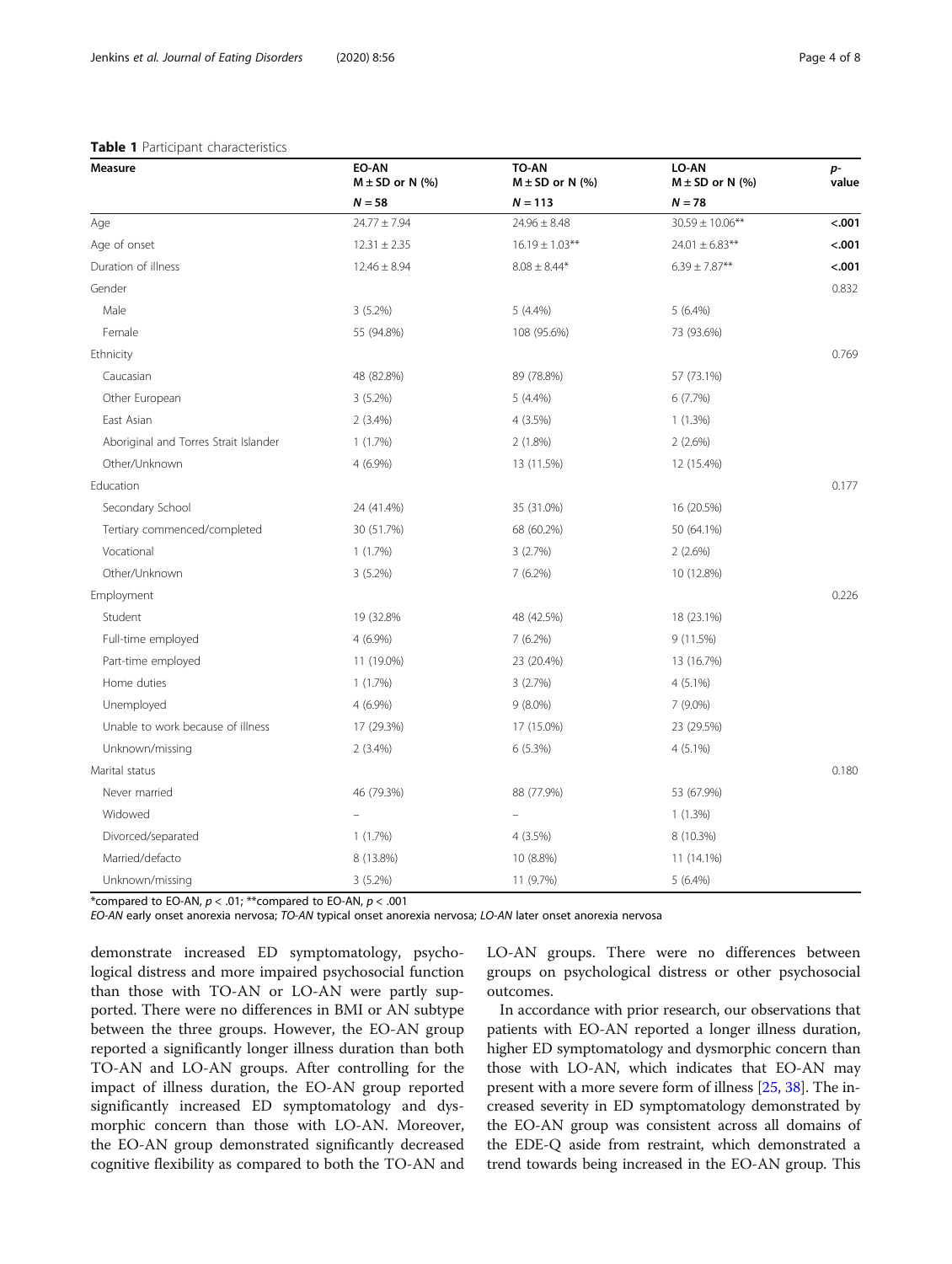| <b>Measure</b>        | EO-AN<br>$M \pm SD$ or N (%) | TO-AN<br>$M \pm SD$ or N (%) | LO-AN<br>$M \pm SD$ or N (%) | p-value, effect<br>size $(n^2)$ |
|-----------------------|------------------------------|------------------------------|------------------------------|---------------------------------|
|                       | $N = 58$                     | $N = 113$                    | $N = 78$                     |                                 |
|                       | $n = 54$                     | $n = 107$                    | $n = 75$                     |                                 |
| <b>BMI</b>            | $17.07 \pm 2.25$             | $16.74 \pm 2.27$             | $16.75 \pm 2.99$             | $p = .463$ , $p = .007$         |
|                       | $n = 50$                     | $n = 82$                     | $n = 65$                     |                                 |
| AN Subtype            |                              |                              |                              | 0.744                           |
| Restraint             | 45                           | 75                           | 61                           |                                 |
| Binge-purge           | 5                            | $\overline{7}$               | $\overline{4}$               |                                 |
|                       | $n = 49$                     | $n = 85$                     | $n = 64$                     |                                 |
| EDE-Q                 |                              |                              |                              |                                 |
| Restraint             | $4.68 \pm 1.37$              | $3.88 \pm 1.67$              | $3.75 \pm 1.82$              | $p = 0.060$ , $n = 0.030$       |
| Eating concern        | $4.28 \pm 1.00$              | $3.92 \pm 1.36$              | $3.44 \pm 1.63*$             | $p = .031$ , $n2 = .037$        |
| Shape concern         | $5.26 \pm 1.06$              | $4.80 \pm 1.22$              | $4.29 \pm 1.50***$           | $p = .004$ , $n2 = .057$        |
| Weight concern        | $4.91 \pm 1.33$              | $4.51 \pm 1.38$              | $3.92 \pm 1.57*$             | $p = .019$ , $n = .042$         |
| Global                | $4.68 \pm 1.21$              | $4.18 \pm 1.37$              | $3.74 \pm 1.54*$             | $p = .030, \eta2 = .036$        |
|                       | $n = 21$                     | $n = 40$                     | $n = 32$                     |                                 |
| Dysmorphic concern    | $13.33 \pm 4.16$             | $11.63 \pm 4.87$             | $10 \pm 5.51*$               | $p = .029, \eta2 = .077$        |
|                       | $n = 55$                     | $n = 103$                    | $n = 74$                     |                                 |
| DASS-21               |                              |                              |                              |                                 |
| Depression            | $28.76 \pm 11.92$            | $24.41 \pm 11.76$            | $22.81 \pm 13.11$            | $p = 0.087$ , $n = 0.022$       |
| Anxiety               | $22.18 \pm 11.01$            | $18.52 \pm 11.77$            | $16.30 \pm 10.85$            | $p = 0.051$ , $p = 0.026$       |
| <b>Stress</b>         | $28.55 \pm 9.00$             | $24.84 \pm 10.02$            | $23.46 \pm 10.95$            | $p = 0.116$ , $p = 0.019$       |
|                       | $n = 20$                     | $n = 41$                     | $n = 32$                     |                                 |
| Cognitive flexibility | $40.85 \pm 7.84$             | $46.71 \pm 7.76*$            | $48.84 \pm 8.67***$          | $p = .006$ , $n = .110$         |
|                       | $n = 18$                     | $n = 39$                     | $n = 31$                     |                                 |
| Self-efficacy         | $23.33 \pm 5.53$             | $24.72 \pm 5.38$             | $26.42 \pm 5.58$             | $p = 0.210$ , $p = 0.037$       |
|                       | $n = 45$                     | $n = 81$                     | $n = 63$                     |                                 |
| Quality of life       | $34.07 \pm 10.17$            | $37.28 \pm 10.05$            | $37.16 \pm 10.72$            | $p = .530, \eta2 = .007$        |
|                       | $n = 57$                     | $n = 106$                    | $n = 74$                     |                                 |
| Disability            | $12.65 \pm 5.86$             | $10.68 \pm 5.07$             | $10.69 \pm 5.68$             | $p = 0.117$ , $p = 0.019$       |

<span id="page-4-0"></span>

\*compared to EO-AN,  $p < .05$ ; \*\*compared to EO-AN,  $p < .005$ 

EO-AN Early onset anorexia nervosa; TO-AN Typical onset anorexia nervosa; LO-AN Later onset anorexia nervosa; BMI Body mass index; EDE-Q Eating disorder examination questionnaire; DASS-21 Depression anxiety stress scale

supports previous findings of more severe ED behaviours, such as complete refusal of oral intake and more severe restriction, in patients with EO-AN. Similarly, distorted self-perception of body image, a key feature of AN [\[29,](#page-6-0) [39\]](#page-6-0), was significantly higher in those with EO-AN compared to LO-AN, consistent with previous findings [\[25](#page-6-0)]. Contributing factors to the increased ED psychopathology seen in the EO-AN group may include various biological and environmental factors, which differ across development. These include pressures experienced by younger patients, such as changes related to puberty and increased susceptibility to external negative influences on body image perception and idealisation [[40\]](#page-6-0). It has been postulated that onset of AN prior to puberty may intensify perceived body image ideals [\[41\]](#page-6-0), whereby the associated increase in adipose tissue and widening of the hips in adolescent females during puberty may exacerbate cognitions related to thin body ideal [\[18\]](#page-6-0). Moreover, experience of body change in the EO-AN group may also be substantially influenced by social media ideals, peer relationships and the emergence of gender roles [\[42,](#page-6-0) [43](#page-6-0)]. The importance of physical attractiveness and the consolidation of sexuality have been demonstrated to influence self-concept and psychological profile at this stage of development [[44\]](#page-6-0). Moreover, rates of teasing and bullying have been demonstrated to be higher in EO-AN than LO-AN [\[21](#page-6-0)], supportive of the theory that early developmental trauma may contribute to increased levels of psychological distress as well as enduring patterns of body image disturbance [\[45,](#page-6-0) [46](#page-6-0)].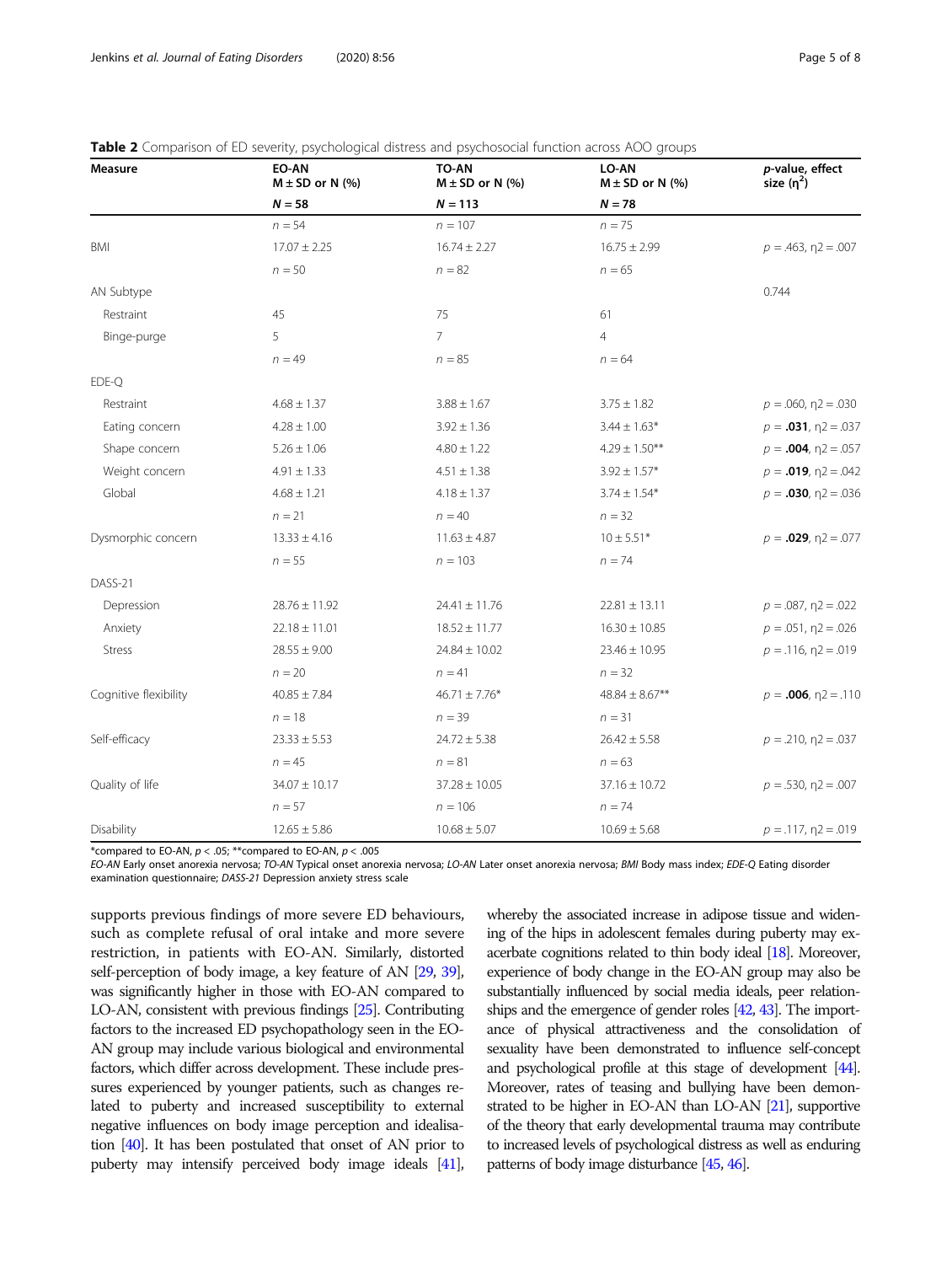<span id="page-5-0"></span>Another feature that is widely associated with AN is cognitive inflexibility [[47,](#page-7-0) [48\]](#page-7-0), which involves deficits in the ability to adapt thinking or attention to shifting goals or environmental stimuli [[49\]](#page-7-0). The current study demonstrated significantly lower levels of cognitive flexibility in patients with EO-AN compared to both TO-AN and LO-AN, supportive of previous findings of lower metacognitive abilities in patients with EO-AN [\[50\]](#page-7-0). Decreased cognitive flexibility, as demonstrated in the EO-AN group, may manifest in heightened rigidity in thinking and be reflected in more severe ED cognitions [\[51](#page-7-0)], resulting in behaviours such as categorisation of food and calorie counting [[52\]](#page-7-0). Moreover, cognitive inflexibility may also lead to problems in finding solutions to managing difficulties and distress, therefore maintaining maladaptive thoughts and behaviours in AN [[52](#page-7-0)], contributing to the challenges faced in psychotherapeutic interventions in this patient group. Specifically, diminished cognitive flexibility may be a limiting factor in cognitive behaviour therapy interventions, whereby a lack of communication of alternatives may lead to poor engagement with treatment and suboptimal outcomes of therapy. Indeed, cognitive inflexibility and obsessional thinking have been shown to predate the onset of AN, persist over the course of the illness and contribute to later relapses in adulthood [\[53](#page-7-0), [54\]](#page-7-0).

Investigations into psychological distress in the current study found no significant differences between the three AOO groups in measures of depression, anxiety and stress. However, there was a trend for increased anxiety in individuals with EO-AN compared to TO-AN and LO-AN, which may be due to the abovementioned developmental and environmental influences experienced by this group of patients. It has also been suggested that EO-AN is under stronger influence of biological processes such as pre-illness alterations in neural circuits [\[55\]](#page-7-0), which may lead to higher expression of distress and anxiety symptoms. Psychological distress was universally high across all three groups, which is representative of the established high rates of comorbid anxiety and depressive disorders across varying AOO groups in AN [[24](#page-6-0), [38,](#page-6-0) [56,](#page-7-0) [57](#page-7-0)].

# Conclusion

The current study builds upon previous research and has demonstrated that a large community-based treatment-seeking sample of patients with EO-AN exhibit more severe ED pathology and higher dysmorphic concern, compared with LO-AN patients, which are not attributable to a longer illness duration. Moreover, individuals with EO-AN demonstrated decreased cognitive flexibility compared to those with TO-AN or LO-AN. The disparities between AOO groups have potential implications for prognostic and treatment outcomes. Indeed, knowledge of increased ED severity and decreased cognitive flexibility may enable clinicians to adopt more tailored interventions for this vulnerable group. Further investigation into understanding the early developmental influences on illness manifestation could highlight unique targets of future interventions.

The limitations of the current study include the crosssectional nature of assessments, with not all outcomes completed by the participants and a lack of long-term follow up. Other limitations include the inclusion of selfreported AOO, measures of ED symptomatology and psychological distress. Future research should investigate the long-term implications of AOO on treatment outcomes. This will enable informed early detection and intervention with EO patients as well as targeted interventions.

### Supplementary information

Supplementary information accompanies this paper at [https://doi.org/10.](https://doi.org/10.1186/s40337-020-00337-w) [1186/s40337-020-00337-w](https://doi.org/10.1186/s40337-020-00337-w).

Additional file 1. Results from a data-driven approach (median split) to dichotomise the sample into two AOO groups.

#### Abbreviations

AN: Anorexia nervosa; EO: Early onset; TO: Typical onset; LO: Later onset; ED: Eating disorder; AOO: Age of onset; BMI: Body mass index; BETRS: Body image and eating disorders recovery service; DSM-5: Diagnostic and statistical manual of mental disorders, 5th edition; EDE-Q: Eating disorder examination questionnaire; DCQ: Dysmorphic concern questionnaire; DASS-21: Depression anxiety stress scale; GSES: General self-efficacy scale; CFS: Cognitive flexibility scale; Q-LES-Q-SF: Quality of life enjoyment and satisfaction questionnaire short form; BDQ: Brief disability questionnaire; SPSS: Statistical package for the social sciences

#### Acknowledgements

The authors would like to thank the participants involved and members of the Body Image and Eating Disorders Recovery Service (BETRS) Research and Evaluation Group (REG) for their contribution.

#### Authors' contributions

All authors designed the project. ZMJ, LMC and LC drafted the manuscript. ZJ conducted the data analysis. All authors reviewed the final manuscript. The author (s) read and approved the final manuscript.

## Funding

Not applicable.

#### Availability of data and materials

The datasets used and/or analysed during the current study are available from the corresponding author on reasonable request.

#### Ethics approval and consent to participate

The study was granted ethics approval from the Human Research Ethics Committee at St Vincent's Hospital, Melbourne and all procedures were in line with the Declaration of Helsinki. Informed consent was obtained from all participants.

#### Consent for publication

Not applicable.

#### Competing interests

DJC has received grant monies for research from Eli Lilly, Janssen Cilag, Roche, Allergen, Bristol-Myers Squibb, Pfizer, Lundbeck, Astra Zeneca, Hospira; Travel Support and Honoraria for Talks and Consultancy from Eli Lilly, Bristol-Myers Squibb, Astra Zeneca, Lundbeck, Janssen Cilag,Pfizer, Organon, Sanofi-Aventis, Wyeth, Hospira, Servier, Seqirus; and is a current Advisory Board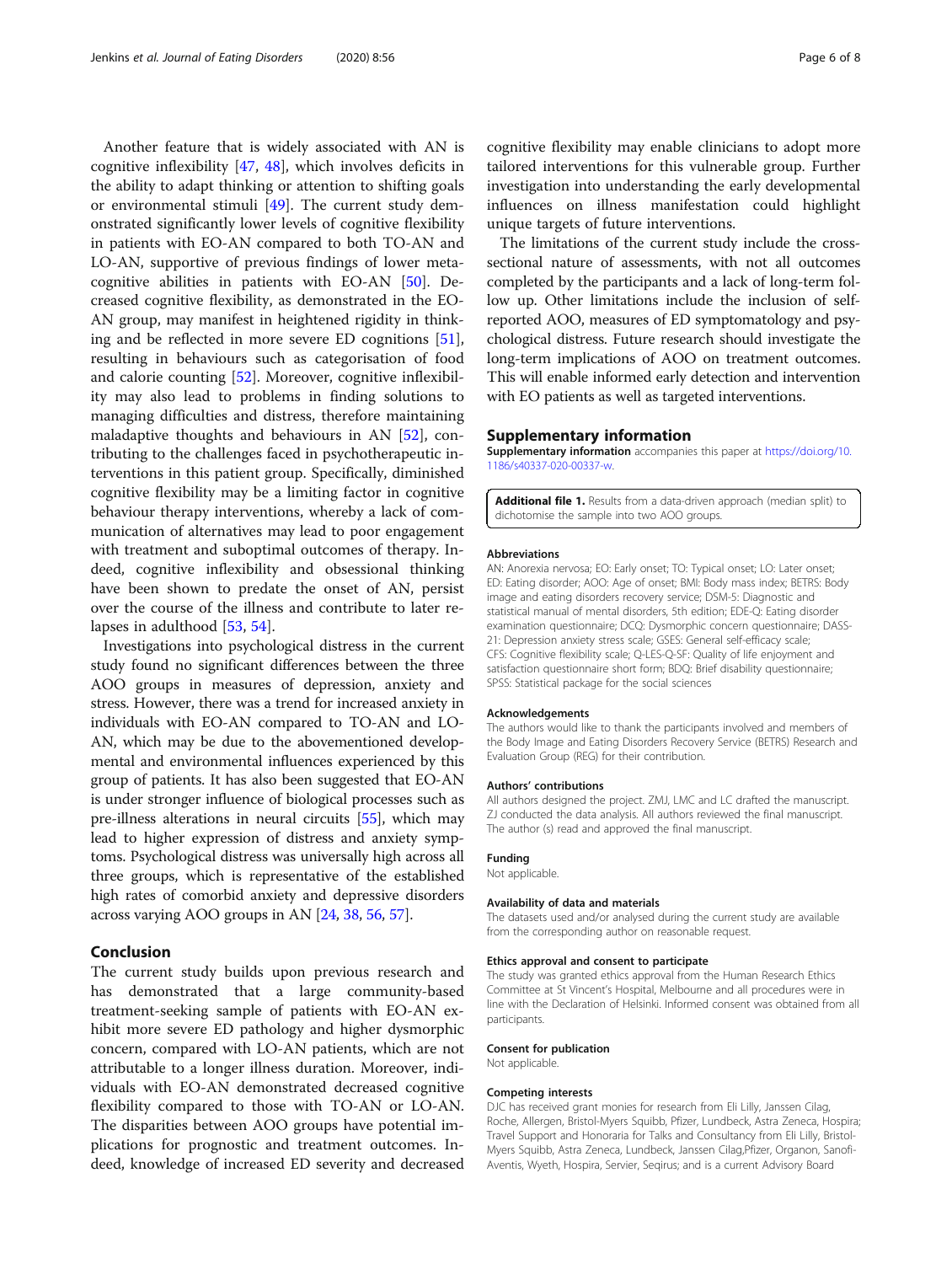<span id="page-6-0"></span>Member for Lu AA21004: Lundbeck; Varenicline: Pfizer; Asenapine: Lundbeck; Aripiprazole LAI: Lundbeck; Lisdexamfetamine: Shire; Lurasidone: Servier; Brexpiprazole: Lundbeck; Treatment Resistant Depression: LivaNova. He is founder of the Optimal Health Program, currently operating as Optimal Wellness. He is on the boards of both Mind Medicine Australia and The Mental health Foundation of Australia. He does not knowingly have stocks or shares in any pharmaceutical company. No other authors report any conflicts of interest.

# Received: 21 May 2020 Accepted: 7 October 2020 Published online: 04 November 2020

# References

- 1. Smink FR, van Hoeken D, Oldehinkel AJ, Hoek HW. Prevalence and severity of DSM-5 eating disorders in a community cohort of adolescents. Int J Eat Disord. 2014;47(6):610–9.
- Bühren K, Schwarte R, Fluck F, Timmesfeld N, Krei M, Egberts K, et al. Comorbid psychiatric disorders in female adolescents with first-onset anorexia nervosa. Eur Eat Disord Rev. 2014;22(1):39–44.
- 3. Arcelus J, Mitchell AJ, Wales J, Nielsen S. Mortality rates in patients with anorexia nervosa and other eating disorders: a meta-analysis of 36 studies. Arch Gen Psychiatry. 2011;68(7):724–31.
- 4. Hoek HW, Van Hoeken D. Review of the prevalence and incidence of eating disorders. Int J Eat Disord. 2003;34(4):383–96.
- 5. Currin L, Schmidt U, Treasure J, Jick H. Time trends in eating disorder incidence. Br J Psychiatry. 2005;186(2):132–5.
- 6. Hoek HW. Incidence, prevalence and mortality of anorexia nervosa and other eating disorders. Curr Opin Psychiatry. 2006;19(4):389–94.
- 7. Nicholls DE, Lynn R, Viner RM. Childhood eating disorders: British national surveillance study. Br J Psychiatry. 2011;198(4):295–301.
- 8. Holland J, Hall N, Yeates DG, Goldacre M. Trends in hospital admission rates for anorexia nervosa in Oxford (1968–2011) and England (1990–2011): database studies. J R Soc Med. 2016;109(2):59–66.
- van Son GE, van Hoeken D, Bartelds AIM, van Furth EF, Hoek HW. Time trends in the incidence of eating disorders: a primary care study in the Netherlands. Int J Eat Disord. 2006;39(7):565–9.
- 10. Favaro A, Caregaro L, Tenconi E, Bosello R, Santonastaso P. Time trends in age at onset of anorexia nervosa and bulimia nervosa. J Clin Psychiatry. 2009;70(12):1715–21.
- 11. Zisook S, Lesser I, Stewart JW, Wisniewski SR, Balasubramani G, Fava M, et al. Effect of age at onset on the course of major depressive disorder. Am J Psychiatr. 2007;164(10):1539–46.
- 12. Suominen K, Mantere O, Valtonen H, Arvilommi P, Leppämäki S, Paunio T, et al. Early age at onset of bipolar disorder is associated with more severe clinical features but delayed treatment seeking. Bipolar Disord. 2007;9(7):698–705.
- 13. Rajji T, Ismail Z, Mulsant B. Age at onset and cognition in schizophrenia: meta-analysis. Br J Psychiatry. 2009;195(4):286–93.
- 14. GBd M, Fontenelle LF, Versiani M. Early-onset social anxiety disorder in adults: clinical and therapeutic features. Braz J Psychiatry. 2005;27(1):32–6.
- 15. Millet B, Kochman F, Gallarda T, Krebs M, Demonfaucon F, Barrot I, et al. Phenomenological and comorbid features associated in obsessive–compulsive disorder: influence of age of onset. J Affect Disord. 2004;79(1–3):241–6.
- 16. Kessler RC, Amminger GP, Aguilar-Gaxiola S, Alonso J, Lee S, Ustun TB. Age of onset of mental disorders: a review of recent literature. Curr Opin Psychiatry. 2007;20(4):359.
- 17. Diamanti A, Bizzarri C, Gambarara M, Calce A, Montecchi F, Cappa M, et al. Bone mineral density in adolescent girls with early onset of anorexia nervosa. Clin Nutr. 2007;26(3):329–34.
- 18. Walker T, Watson HJ, Leach DJ, McCormack J, Tobias K, Hamilton MJ, et al. Comparative study of children and adolescents referred for eating disorder treatment at a specialist tertiary setting. Int J Eat Disord. 2014;47(1):47–53.
- 19. Herpertz-Dahlmann B, Dempfle A, Egberts KM, Kappel V, Konrad K, Vloet JA, et al. Outcome of childhood anorexia nervosa—the results of a five-to tenyear follow-up study. Int J Eat Disord. 2018;51(4):295–304.
- 20. Neubauer K, Weigel A, Daubmann A, Wendt H, Rossi M, Löwe B, et al. Paths to first treatment and duration of untreated illness in anorexia nervosa: are there differences according to age of onset? Eur Eat Disord Rev. 2014;22(4):292–8.
- 21. Shian Ming T, Kah Foo VK, Zainal KA, Hui YL. Late-vs. early-onset anorexia nervosa in Asia: Nosological, aetiological, and therapeutic implications. Int J Ment Health. 2017;46(3):227–42.
- 22. Matsumoto H, Takei N, Kawai M, Saito F, Kachi K, Ohashi Y, et al. Differences of symptoms and standardized weight index between patients with early-onset and late-onset anorexia nervosa. Acta Psychiatr Scand. 2001;104(1):66–71.
- 23. Kimura H, Tonoike T, Muroya T, Yoshida K, Ozaki N. Age of onset has limited association with body mass index at time of presentation for anorexia nervosa: comparison of peak-onset and late-onset anorexia nervosa groups. Psychiatry Clin Neurosci. 2007;61(6):646–50.
- 24. Van Noort BM, Lohmar SK, Pfeiffer E, Lehmkuhl U, Winter SM, Kappel V. Clinical characteristics of early onset anorexia nervosa. Eur Eat Disord Rev. 2018;26(5):519–25.
- 25. Abbate-Daga G, Pierò A, Rigardetto R, Gandione M, Gramaglia C, Fassino S. Clinical, psychological and personality features related to age of onset of anorexia nervosa. Psychopathology. 2007;40(4):261–8.
- 26. Lask B, Bryant-Waugh R, Wright F, Campbell M, Willoughby K, Waller G. Family physician consultation patterns indicate high risk for early-onset anorexia nervosa. Int J Eat Disord. 2005;38(3):269–72.
- 27. Swenne I, Thurfiell B. Clinical onset and diagnosis of eating disorders in premenarcheal girls is preceded by inadequate weight gain and growth retardation. Acta Paediatr. 2003;92(10):1133–7.
- 28. Newton J, Bosanac P, Mancuso S, Castle D. Bridging the gap: does a specialist eating disorder service, aimed at developing a continuum of community care, make a difference? Australas Psychiatry. 2013;21(4):365–70.
- 29. American Psychiatric Association. Diagnostic and statistical manual of mental disorders (DSM-5®). American Psychiatric Pub; 2013.
- 30. Fairburn CG, Beglin SJ. Assessment of eating disorders: interview or selfreport questionnaire? Int J Eat Disord. 1994;16(4):363–70.
- 31. Oosthuizen P, Lambert T, Castle DJ. Dysmorphic concern: prevalence and associations with clinical variables. Aust N Z J Psychiatry. 1998;32(1):129–32.
- 32. Mancuso SG, Knoesen NP, Castle DJ. The Dysmorphic concern questionnaire: a screening measure for body Dysmorphic disorder. Aust N Z J Psychiatry. 2010;44(6):535–42.
- 33. Lovibond SH, Lovibond PF. Manual for the depression anxiety stress scales: Psychology Foundation of Australia; 1996.
- 34. Scholz U, Doña BG, Sud S, Schwarzer R. Is general self-efficacy a universal construct? Psychometric findings from 25 countries. Eur J Psychol Assess. 2002;18(3):242.
- 35. Martin MM, Rubin RB. A new measure of cognitive flexibility. Psychol Rep. 1995;76(2):623–6.
- 36. Endicott J, Nee J, Harrison W, Blumenthal R. Quality of life enjoyment and satisfaction questionnaire: a new measure. Psychopharmacol Bull. 1993;29(2): 321–6.
- 37. Von Korff M, Ustun TB, Ormel J, Kaplan I, Simon GE. Self-report disability in an international primary care study of psychological illness. J Clin Epidemiol. 1996;49(3):297–303.
- 38. Bueno B, Krug I, Bulik C, Jiménez-Murcia S, Granero R, Thornton L, et al. Late onset eating disorders in Spain: clinical characteristics and therapeutic implications. J Clin Psychol. 2014;70(1):1–17.
- 39. Hrabosky JI, Cash TF, Veale D, Neziroglu F, Soll EA, Garner DM, et al. Multidimensional body image comparisons among patients with eating disorders, body dysmorphic disorder, and clinical controls: a multisite study. Body Image. 2009;6(3):155–63.
- 40. Forman M, Davis WN. Characteristics of middle-aged women in inpatient treatment for eating disorders. Eat Disord. 2005;13(3):231–43.
- 41. Beilharz F, Phillipou A, Castle D, Jenkins Z, Cistullo L, Rossell S. Dysmorphic concern in anorexia nervosa: implications for recovery. Psychiatry Res. 2019; 273:657–61.
- 42. Levine MP, Smolak L, Moodey AF, Shuman MD, Hessen LD. Normative developmental challenges and dieting and eating disturbances in middle school girls. Int J Eat Disord. 1994;15(1):11–20.
- 43. Smolak L, Striegel-Moore R. The implications of developmental research for eating disorders. The developmental psychopathology of eating disorders: Implications for research, prevention, and treatment. 1996:183-203.
- 44. Paxton SJ, Norris M, Wertheim EH, Durkin SJ, Anderson J. Body dissatisfaction, dating, and importance of thinness to attractiveness in adolescent girls. Sex Roles. 2005;53(9–10):663–75.
- 45. Bakalar JL, Shank LM, Vannucci A, Radin RM, Tanofsky-Kraff M. Recent advances in developmental and risk factor research on eating disorders. Curr Psychiatry Rep. 2015;17(6):42.
- 46. Gander M, Sevecke K, Buchheim A. Eating disorders in adolescence: attachment issues from a developmental perspective. Front Psychol. 2015;6:1136.